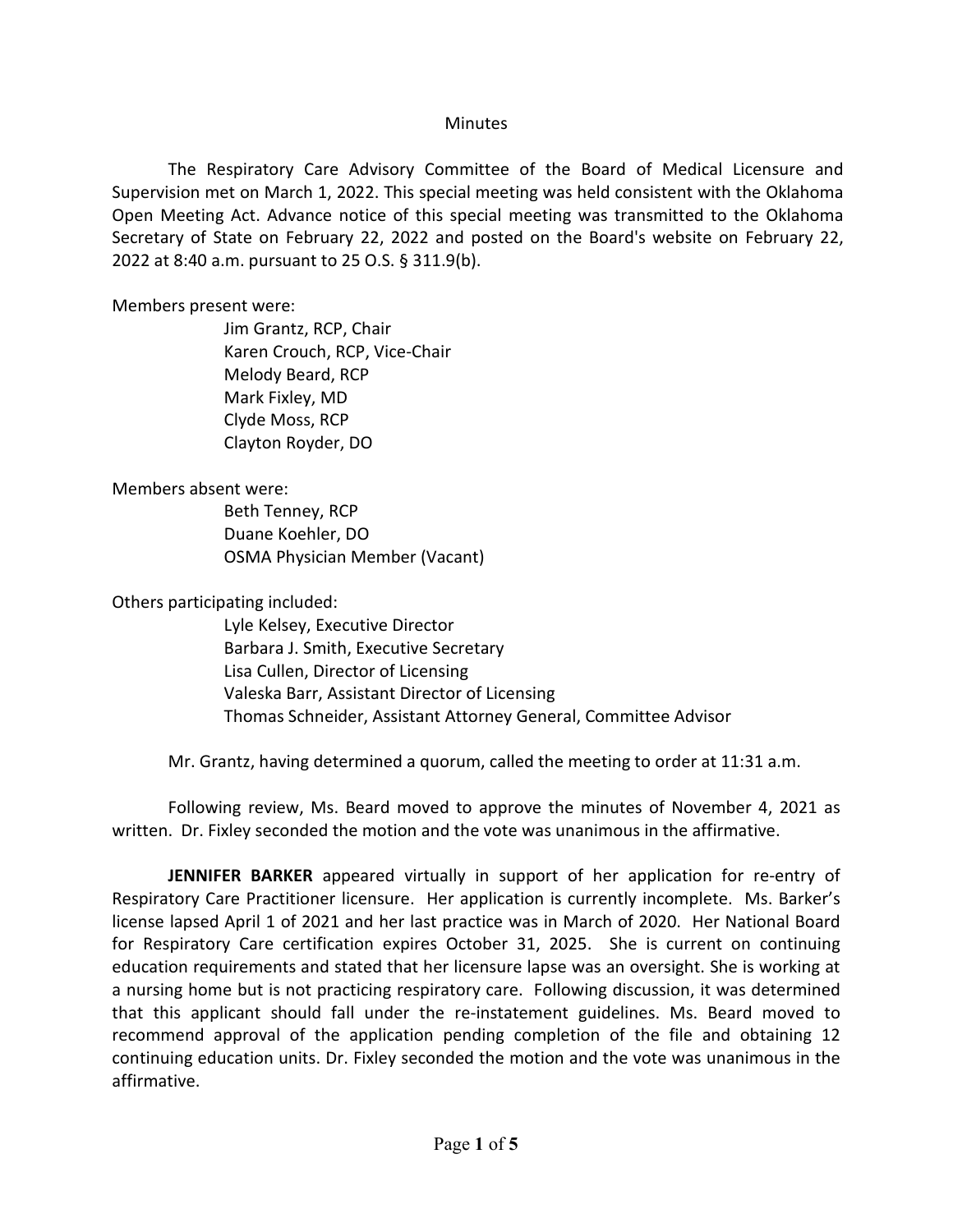**BRITTANY CLAYTON** appeared in person in support of her application for reinstatement of Respiratory Care Practitioner licensure. Ms. Clayton's license lapsed August 31, 2021 and her last practice was in August of 2021. She had a baby in October of 2020 and moved at the same time. Due to not updating her address, she did not receive reminders to renew her license. She immediately stopped working as an RC when she discovered her license had expired and she has obtained required continuing education units. Her National Board of Respiratory Care certification does not expire until 2024 and her application is incomplete. Dr. Fixley moved to recommend approval of the application pending completion of the file. Mr. Moss seconded the motion and the vote was unanimous in the affirmative.

**DAVID GAINES** appeared in person in support of his application for Respiratory Care Practitioner licensure. His application is incomplete. Mr. Gaines has not practiced within the past 12 months and has never held an Oklahoma license. He stated that he has approximately 30 years of respiratory therapy experience and he just renewed all his certifications in BLS, ALS and PALs. His National Board of Respiratory Care credentials do not expire. He wishes to avoid supervision since he will work as a traveling respiratory therapist. The Committee expressed concern that he has not practiced respiratory therapy for four years. Following Committee discussion, Ms. Beard moved to recommend approval of the application pending completion of the file to include direct onsite supervision for a period of 30 days with a supervisor's report to be provided at the conclusion thereof. Dr. Fixley seconded the motion and the vote was unanimous in the affirmative.

**JOHN MUNDY** appeared virtually in support of his application for re-entry of Respiratory Care Practitioner licensure. His application is complete. Mr. Mundy's license expired on January of 2021 and he last practiced in July of 2020. His National Board for Respiratory Care certification never expires. The applicant stated he was practicing out of the country until September of 2020 and he is currently unemployed. He applied for re-entry because he wishes to return to practice to manage ventilators on a hospital unit. He is not current on required continuing education units. Ms. Beard moved to recommend approval of the application pending completion of the file to include obtaining 12 continuing education units. Dr. Fixley seconded the motion and the vote was unanimous in the affirmative.

**DANDY RISMAN** appeared virtually in support of his application for re-entry of Respiratory Care Practitioner licensure. His application is incomplete. Mr. Risman's license lapsed on November 30, 2018 and his National Board for Respiratory Care certification does not expire. He last practiced in the fall of 2017. He and his wife own two nursing homes and the nursing homes are short staffed in the area of respiratory care. He most recently has worked in the field of durable medical equipment. Ms. Beard moved to recommend approval of the application pending completion of the file to include obtaining 18 continuing education units and 22 days of direct onsite supervision with a supervisor's report provided at the conclusion thereof. Dr. Royder seconded the motion and the vote was unanimous in the affirmative.

**LIAM RUSCIO** appeared in person in support of his application for Respiratory Care Practitioner licensure and in response to allegations of possibly practicing without proper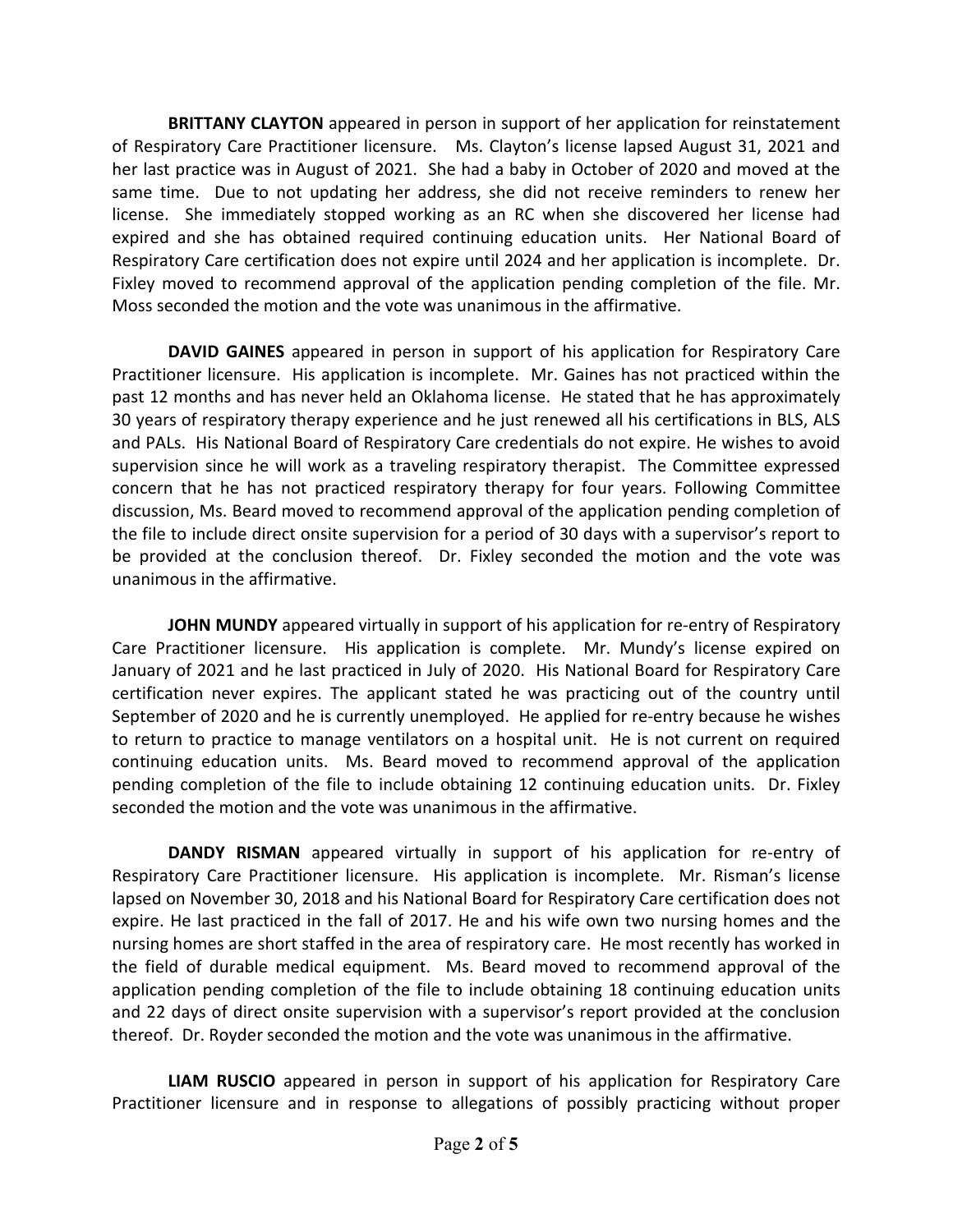licensure. His application is complete. He held a provisional license which was set to expire in December of 2021 and failed to apply for an upgrade to respiratory care licensure, but he was practicing as a respiratory therapist during that time. The applicant stated he did not work past December  $31^{st}$  when his provisional license expired. He advised the Committee that he participates in a monthly educational program where some area of respiratory care is taught each month. Mr. Ruscio stated that not applying for a full respiratory care license was an oversight. Ms. Beard moved to recommend approval of the application. Dr. Fixley seconded the motion and the vote was unanimous in the affirmative.

**TENESHA WILLIAMS** appeared virtually in support of her application for reinstatement of Respiratory Care Practitioner licensure. Her application is incomplete. She has not practiced in the past twelve months but did appear before the Committee in 2011. She did not comply with the Committee recommendations at that time and her application went into a noresponse category. Board licensing staff is unable to verify her National Board of Respiratory Care certification. She has not worked in respiratory care since 2014. However, she is currently licensed in Kansas and works for Lincare which provides durable medical equipment. Ms. Williams advised that she retook the National Board for Respiratory Care examination in October of 2021 and that she has completed 28 hours of continuing education units. Board licensing staff was unable to verify that she had retaken the exam in October of 2021. Following Committee discussion, Ms. Beard moved to approve the application pending completion of the file to include proof of successfully retaking the NBRC exam. Dr. Fixley seconded the motion and the vote was unanimous in the affirmative.

Next, the Committee reviewed applications for licensure. Dr. Royder moved to recommend approval of the incomplete application of **HANNAH KAY BRUCE** for Provisional Respiratory Care Practitioner licensure pending completion of the file. Dr. Fixley seconded the motion and the vote was unanimous in the affirmative.

Ms. Beard moved to recommend approval of the complete applications of **MIRIAM GAIL McFARLAND** and **CHASSY MARIE ALLEN** for Provisional Respiratory Care Practitioner licensure. Dr. Royder seconded the motion and the vote was unanimous in the affirmative.

Dr. Fixley moved to recommend approval of the following incomplete applications for Respiratory Care Practitioner licensure pending completion of the files. Dr. Royder seconded the motion and the vote was unanimous in the affirmative.

**DAVIS, TWANDA M ATKINS, HANNAH KATHERINE JONES, KENDALL RYANT LYLE, ARDONNA VENICE SHIMABUKU, DENISE BRIDGET ANDRES, LARISSA BELLE PRATER, LEAH BREANN RIGGINS, BRANDON** 

**O'CONNOR, SHANNON MARIE BERG, ANNIE CANTRELL, BRITTANY MCBRIDE HOLDREN, LAURA RUSSELL, MEGAN DIANNE MCCOLLUM, AMBER LEANNE HAMILTON, GARY DEAN LAMBERT, APRIL D**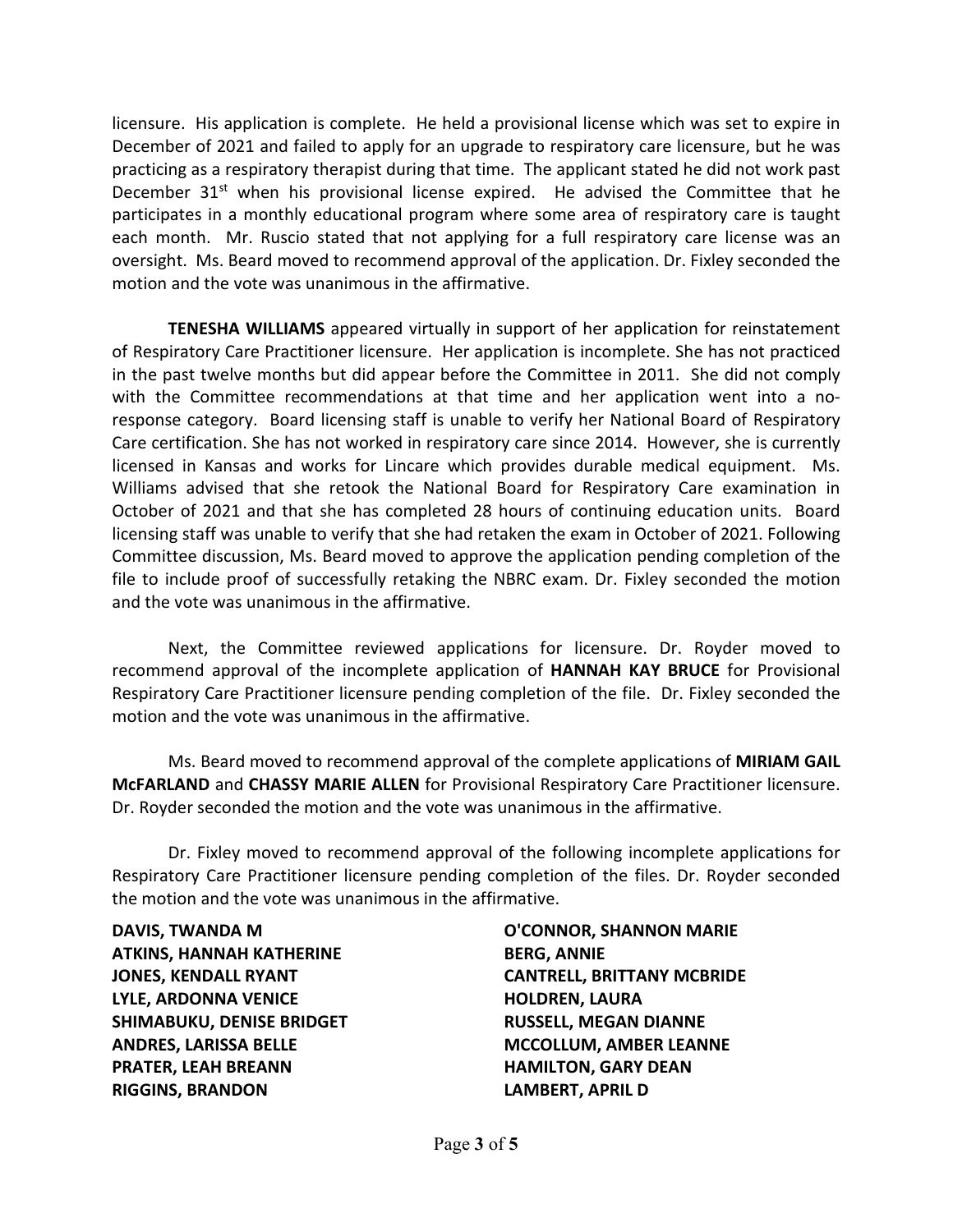**BREWSTER, TEECIA JALEEN WILSON, ROSALIND OMBOGA, ZIPPORAH MWANGO SANTO, KELSEY BRIANN RAHMAN, MD WAKADUR GAINES, KELLEY A SOMERHALDER, MORGAN RENE** 

**WINTERS, TRICIA ANNE LEWIS, BRIAN DALE CORONADO, JENIFER JANINE HIGGINSON, ROBERT FRANKLIN ORTEGA, ADA RAQUEL SHAW, JESSE WATKINS, JOEY LEE**

Dr. Fixley moved to recommend approval of the complete applications of **TAMMY JEAN HALL** and **RICHARD T. WALKER** for reinstatement of Respiratory Care Practitioner licensure. Dr. Royder seconded the motion and the vote was unanimous in the affirmative.

Dr. Royder moved to recommend approval of the incomplete applications of **KYRA McAULEY** and **ASHLEY MABE NAPIER** for reinstatement of Respiratory Care Practitioner licensure pending completion of the files. Dr. Fixley seconded the motion and the vote was unanimous in the affirmative.

Dr. Royder moved to recommend approval of the following complete applications for Respiratory Care Practitioner licensure. Dr. Fixley seconded the motion and the vote was unanimous in the affirmative.

**LAY, CANDICE R HUMLICEK, DANIELLA MERAS JONES, SHELBY LYNN SCHMIDT, AARON HEATH KROHLOW, JEFFREY MICHAEL JELINEK, TAMMY WILEY, ARIENNE HOPE CHAPMAN, JEREMY THOMAS BURGERMEISTER, MATTHEW FOREST JACKSON, JA'SHANTE LARAY SMITH, KEVIN DEAN WATSON, KARI WHITTIKER ELLIS, BRENDA ELLEN NGUYEN, THAO DA** 

**KANGETHE, MAUREEN NDUTA MANUEL, ELLEN ROSE TREACE, RHANDA LEE STARKE, DAWN MICHELLE WALLING, ALISA DANIELLE CALDWELL, CRYSTAL CIN, BE RA MIDDLETON, NICOLE PAIGE COFFEY, AMY FAYE SIMPSON, KAMMIE SHAY DIANNE CATHEY, CARSON MARK BLUNT, PIERCE ALLEN PINA, KARLIA SAWYER, KORI**

Next, the Committee reviewed continuing education courses as listed on the agenda. Mr. Grantz advised the Committee that he believes the courses ("CEUs") fall under the category of "competencies" rather than "continuing education courses" and would like the Committee to review them. Following discussion and review, Dr. Royder moved to recommend denying the CEU courses as identified on the pages attached to the agenda. Dr. Fixley seconded the motion and the vote was unanimous in the affirmative. *(See Attachment #1)*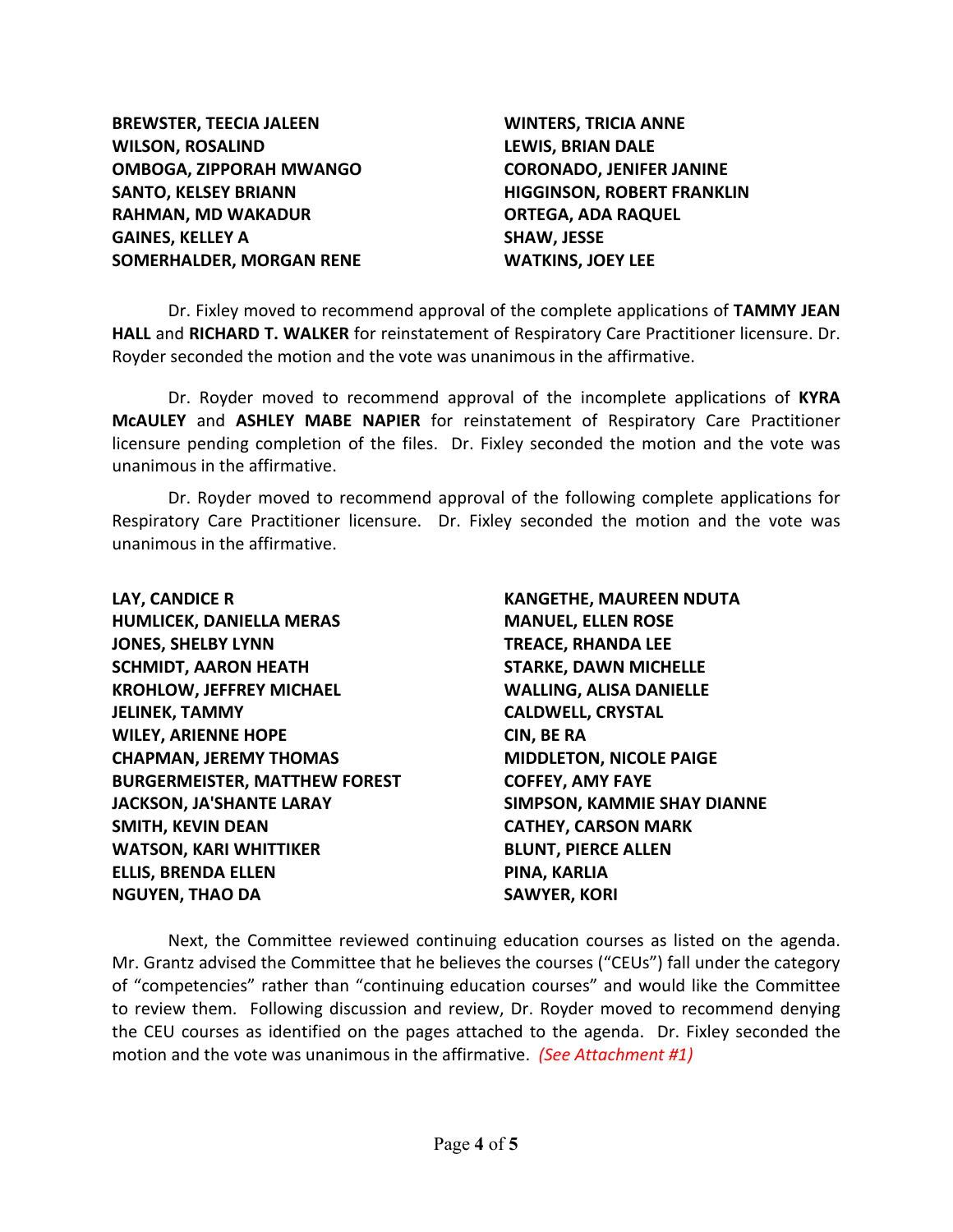There being no further business, Dr. Fixley moved to adjourn the meeting. The time was 12:52 p.m.